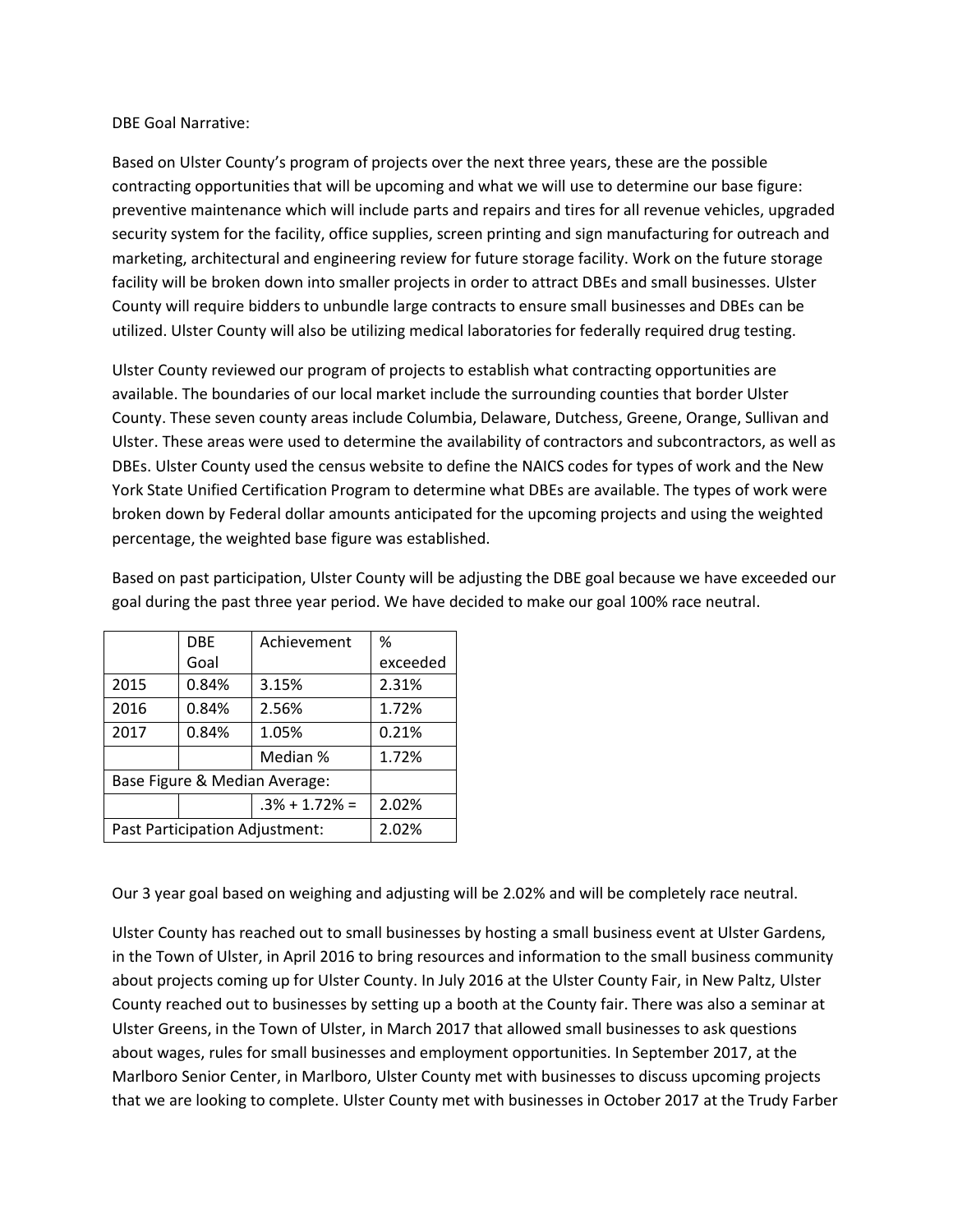Building, in Ellenville. In November 2017 Ulster County held a public forum to discuss integration and the effects it will have on upcoming capital opportunities at the Ulster County office building. Ulster County had a DBE public information meeting at the Transit Center on June 20, 2017. There were no participants. Ulster County had an open 30 day comment period before finalizing the goal methodology starting on July 1, 2017. Ulster County has our DBE goal listed on our website as well, https://ulstercountyny.gov/ucat/ulster-county-area-transit.

## **Step 1 A - Determine the weight of each type of work by NAICS Code:** All reasonably anticipated FTA-assisted contracting opportunities are identified

as:

|     | <b>NAICS</b><br>Code | <b>Description of Work</b>         | <b>Amount of DOT</b><br>funds on project: | % of total DOT<br>funds (weight) |
|-----|----------------------|------------------------------------|-------------------------------------------|----------------------------------|
|     |                      |                                    |                                           |                                  |
| 1)  | 541330               | <b>Engineering Services</b>        | \$30,000.00                               | 0.0258                           |
|     | 423120               | <b>Revenue Vehicle</b>             | \$499,200.00                              | 0.4295                           |
| 2)  |                      | Parts                              |                                           |                                  |
| 3)  | 423130               | <b>Tires</b>                       | \$122,400.00                              | 0.1053                           |
| 4)  | 323113               | <b>Screen Printing</b>             | \$18,000.00                               | 0.0155                           |
| 5)  | 424120               | <b>Office Supplies</b>             | \$14,400.00                               | 0.0124                           |
| 6)  | 444110               | <b>Home Centers</b>                | \$49,800.00                               | 0.0428                           |
| 7)  | 561621               | <b>Security Systems</b>            | \$65,880.00                               | 0.0567                           |
| 8)  | 621511               | <b>Medical Laboratories</b>        | \$29,520.00                               | 0.0254                           |
| 9)  | 561720               | <b>Janitorial Services</b>         | \$720.00                                  | 0.0006                           |
| 10) | 339950               | <b>Sign Manufacturing</b>          | \$18,000.00                               | 0.0155                           |
| 11) | 238910               | <b>Site Preparation</b>            | \$30,000.00                               | 0.0258                           |
|     | 811111               | <b>Revenue Vehicle</b>             | \$212,400.00                              | 0.1827                           |
| 12) |                      | Repairs                            |                                           |                                  |
| 13) | 541310               | <b>Architectural Services</b>      | \$30,000.00                               | 0.0258                           |
|     | 811121               | Automotive Body &                  | \$12,000.00                               | 0.0103                           |
| 14) |                      | Paint                              |                                           |                                  |
|     | 561620               | Environmental                      | \$30,000.00                               | 0.0258                           |
| 15) |                      | Consulting                         |                                           |                                  |
|     |                      | <b>Total FTA-Assisted Contract</b> | \$1,162,320.00                            | $\mathbf{1}$                     |
|     | <b>Funds</b>         |                                    |                                           |                                  |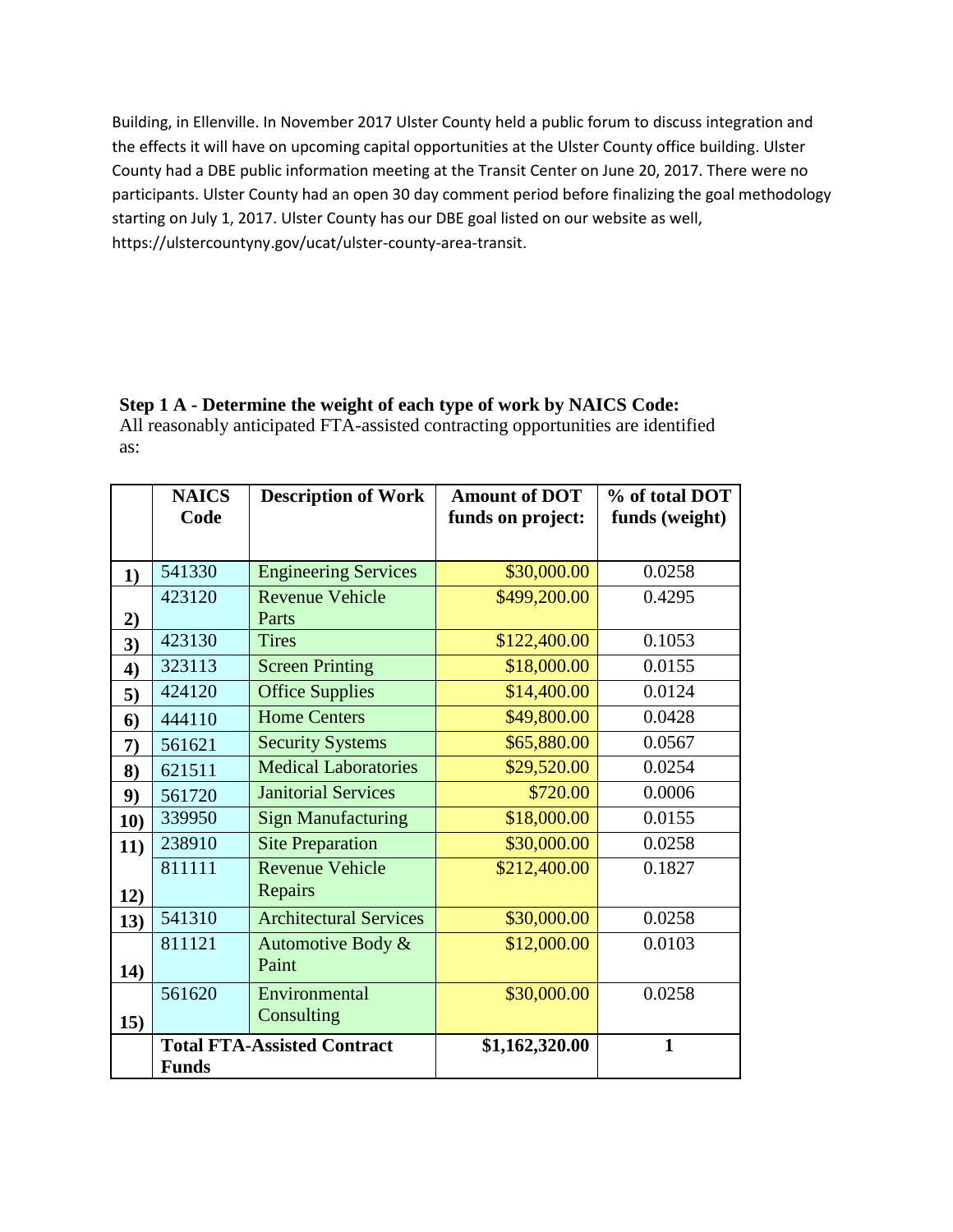# **Step 1 B - Determine the relative availability of DBE's by NAICS Code:**

The numbers of DBEs and of all firms available to perform work on the identified contracting opportunities are:

|                     | <b>NAICS</b><br>Code   | <b>Description of</b><br>Work     | Number of<br><b>DBEs</b>     | <b>Number of</b><br>all firms | <b>Relative</b><br><b>Availabilit</b> |                                                       |
|---------------------|------------------------|-----------------------------------|------------------------------|-------------------------------|---------------------------------------|-------------------------------------------------------|
|                     |                        |                                   | available to<br>perform this | available<br>(including       | ${\bf y}$                             |                                                       |
|                     |                        |                                   | work                         | DBEs)                         |                                       |                                                       |
|                     | 541330                 | Engineering                       | $\overline{3}$               | 139                           | 0.0216                                |                                                       |
| 1)                  |                        | Services                          |                              |                               |                                       |                                                       |
| 2)                  | 423120                 | Revenue Vehicle<br>Parts          | $\mathbf{0}$                 | 38                            | 0.0000                                |                                                       |
| 3)                  | 423130                 | <b>Tires</b>                      | $\overline{0}$               | $\overline{5}$                | 0.0000                                |                                                       |
| 4)                  | 323113                 | <b>Screen Printing</b>            | $\overline{0}$               | $\overline{13}$               | 0.0000                                |                                                       |
| 5)                  | 424120                 | <b>Office Supplies</b>            | $\mathbf{1}$                 | 23                            | 0.0435                                |                                                       |
| 6)                  | 444110                 | <b>Home Centers</b>               | $\boldsymbol{0}$             | 39                            | 0.0000                                |                                                       |
| 7)                  | 561621                 | <b>Security Systems</b>           | $\overline{0}$               | 27                            | 0.0000                                |                                                       |
| 8)                  | 621511                 | Medical<br>Laboratories           | $\mathbf{1}$                 | 23                            | 0.0435                                |                                                       |
| 9)                  | 561720                 | Janitorial Services               | $\mathbf{1}$                 | 163                           | 0.0061                                |                                                       |
| 10<br>$\mathcal{E}$ | 339950                 | Sign<br>Manufacturing             | $\overline{1}$               | 18                            | 0.0556                                |                                                       |
| 11<br>$\mathcal{E}$ | 238910                 | <b>Site Preparation</b>           | $\overline{2}$               | 277                           | 0.0072                                |                                                       |
| 12                  | 811111                 | Revenue Vehicle<br>Repairs        | $\boldsymbol{0}$             | 425                           | 0.0000                                |                                                       |
| 13                  | 541310                 | Architectural<br>Services         | $\overline{0}$               | 80                            | 0.0000                                |                                                       |
| 14<br>$\lambda$     | 811121                 | <b>Automotive Body</b><br>& Paint | $\overline{0}$               | 166                           | 0.0000                                |                                                       |
| 15<br>$\lambda$     | 561620                 | Environmental<br>Consulting       | $\overline{7}$               | $\overline{43}$               | 0.1628                                |                                                       |
|                     | <b>Combined Totals</b> |                                   | 16                           | 1479                          | 0.0108                                | <b>Overall</b><br>avail-<br>ability<br>of <b>DBEs</b> |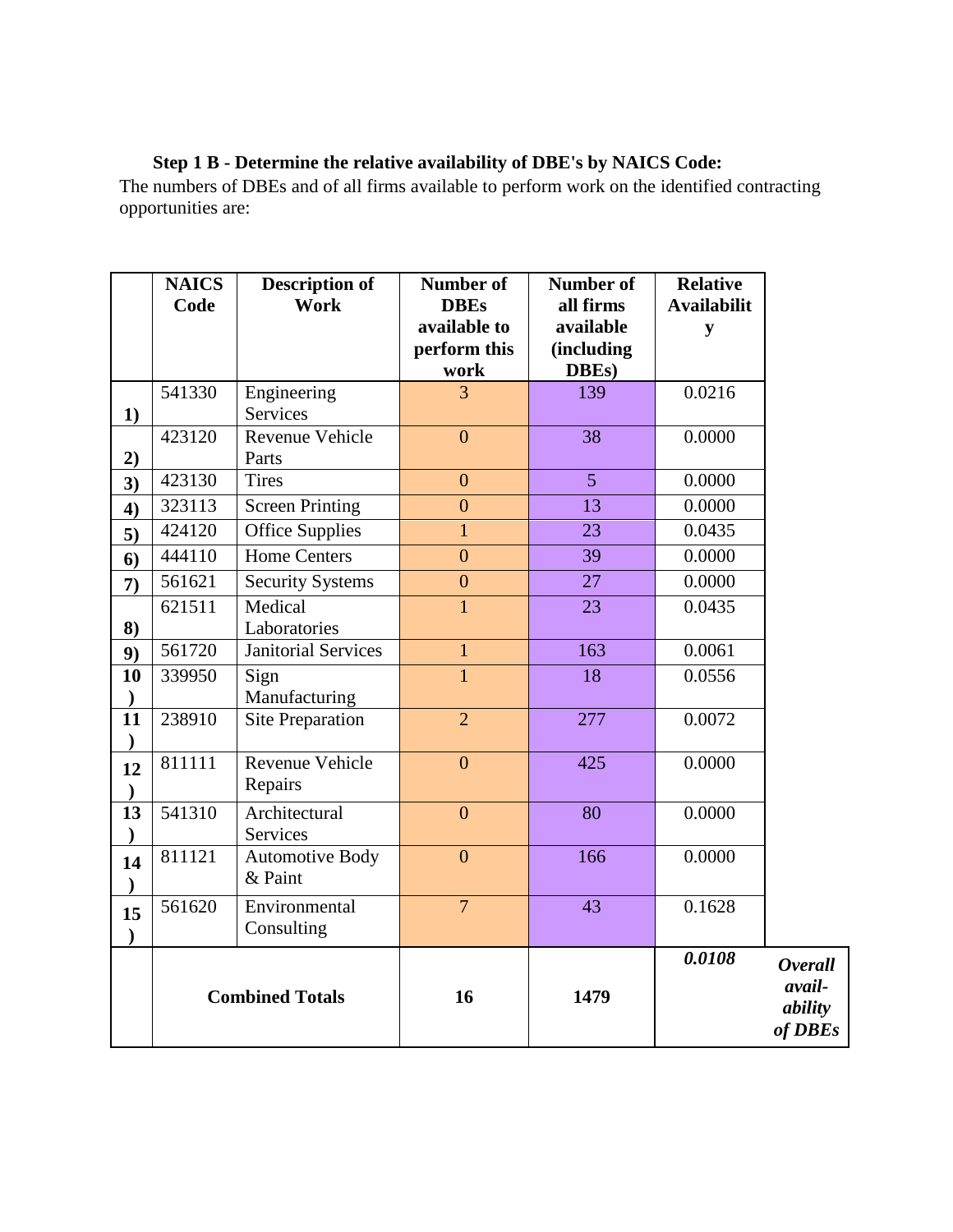|    | <b>NAICS</b><br>Code | <b>Description of</b><br><b>Work</b> | Weight  | $\boldsymbol{\mathrm{X}}$ | Avail-<br>ability of<br><b>DBEs</b> | Weighte<br>d Base<br><b>Figure</b> |
|----|----------------------|--------------------------------------|---------|---------------------------|-------------------------------------|------------------------------------|
|    |                      | Engineering                          |         |                           |                                     |                                    |
| 1) | 541330               | <b>Services</b>                      | 0.02581 | X                         | 0.02158                             | 0.0006                             |
|    |                      | Revenue Vehicle                      |         |                           |                                     |                                    |
| 2) | 423120               | Parts                                | 0.42949 | $\mathbf X$               | 0.00000                             |                                    |
| 3) | 423130               | <b>Tires</b>                         | 0.10531 | $\mathbf{X}$              | 0.00000                             |                                    |
| 4) | 323113               | <b>Screen Printing</b>               | 0.01549 | $\mathbf X$               | 0.00000                             |                                    |
| 5) | 424120               | <b>Office Supplies</b>               | 0.01239 | $\mathbf X$               | 0.04348                             | 0.0005                             |
| 6) | 444110               | <b>Home Centers</b>                  | 0.04285 | $\mathbf{X}$              | 0.00000                             |                                    |
| 7) | 561621               | <b>Security Systems</b>              | 0.05668 | $\mathbf{X}$              | 0.00000                             |                                    |
| 8) | 621511               | Medical<br>Laboratories              | 0.02540 | $\mathbf{X}$              | 0.04348                             | 0.0011                             |
| 9) | 561720               | <b>Janitorial Services</b>           | 0.00062 | $\mathbf X$               | 0.00613                             | 0.0000                             |
| 10 | 339950               | Sign<br>Manufacturing                | 0.01549 | $\mathbf X$               | 0.05556                             | 0.0009                             |
|    |                      |                                      |         |                           | <b>Total</b>                        | 0.0031                             |
|    |                      |                                      |         |                           | Expressed<br>as a %<br>$(*100)$     | 0.31%                              |
|    |                      |                                      |         |                           |                                     |                                    |
|    |                      |                                      |         |                           | <b>Rounded</b>                      |                                    |
|    |                      |                                      |         |                           | Weighted<br><b>Base</b><br>Figure:  | 0.3%                               |

## **Step 1 C - (Weight) x (Availability) = Weighted Base Figure**

#### **Step 2 Determining evidence for an adjustment –**

Ulster County has determined to use past participation towards the DBE goal methodology. Many of Ulster County's contracting opportunities for the next FFY period will be similar to prior years. These opportunities include medical laboratories, vehicle parts and services, janitorial services and sign manufacturing.